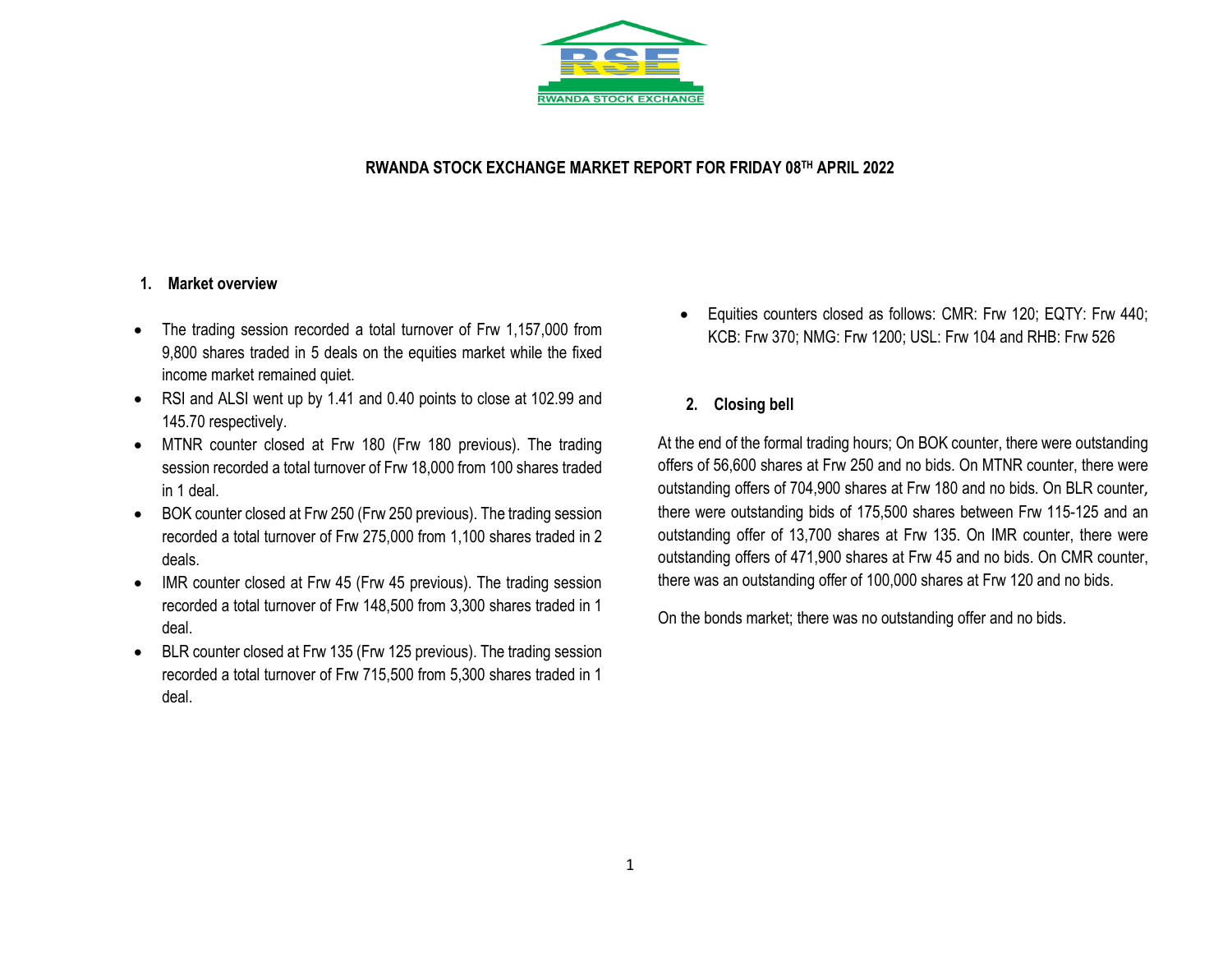# **3. Equities Market on 08/04/2022**

| <b>ISIN-CODE</b>    | <b>Stock</b> |       | Past 12<br>months<br><b>High - Low</b> | <b>High</b> | Today's<br>session<br>Low | <b>Closing</b> | Prev. | Change   | <b>Volume</b> | <b>Value</b> |
|---------------------|--------------|-------|----------------------------------------|-------------|---------------------------|----------------|-------|----------|---------------|--------------|
| RW000A1JCYA5        | <b>BOK</b>   | 250   | 221                                    | 250         | 250                       | 250            | 250   | $+0.00$  | 1,100         | 275,000      |
| RW000A1H63N6        | <b>BLR</b>   | 135   | 100                                    | 135         | 135                       | 135            | 125   | $+10.00$ | 5,300         | 715,500      |
| KE0000000380        | <b>NMG</b>   | 1,200 | 1,200                                  | 0.00        | 0.00                      | 1,200          | 1,200 | 0.00     | 0.00          | 0.00         |
| KE0000000315        | <b>KCB</b>   | 370   | 370                                    | 0.00        | 0.00                      | 370            | 370   | 0.00     | 0.00          | 0.00         |
| KE0000000489        | <b>USL</b>   | 104   | 104                                    | 0.00        | 0.00                      | 104            | 104   | 0.00     | 0.00          | 0.00         |
| KE0000000554        | <b>EQTY</b>  | 440   | 440                                    | 0.00        | 0.00                      | 440            | 440   | 0.00     | 0.00          | 0.00         |
| <b>RW000A2DN989</b> | <b>IMR</b>   | 46    | 43                                     | 45          | 45                        | 45             | 45    | $+0.00$  | 3,300         | 148,500      |
| ZAE000244737        | <b>RHB</b>   | 526   | 526                                    | 0.00        | 0.00                      | 526            | 526   | 0.00     | 0.00          | 0.00         |
| RW000A2QAPH5        | <b>CMR</b>   | 120   | 120                                    | 0.00        | 0.00                      | 120            | 120   | 0.00     | 0.00          | 0.00         |
| RW000A3CNNB4        | <b>MTNR</b>  | 269   | 175                                    | 180         | 180                       | 180            | 180   | $+0.00$  | 100           | 18,000       |

| <b>Market Status</b> |          |
|----------------------|----------|
| 08h50-08h59          | Pre-Open |
| 09h00-12h00          | Open     |
| 12h00-08h50          | Close    |

| <b>INDICES</b>         | <b>Previous</b> | <b>Today</b> | <b>Points</b> | Change % | Exchange rate against Frw as at 08/04/2022 |          |          |          |  |
|------------------------|-----------------|--------------|---------------|----------|--------------------------------------------|----------|----------|----------|--|
| <b>RSI</b>             | 101.57          | 102.99       | $+1.41$       | $+1.40$  | Currency                                   | Sell     | Buy      | Average  |  |
| <b>ALSI</b>            | 145.30          | 145.70       | $+0.40$       | $+0.28$  | <b>USD</b>                                 | 1,029.21 | 1,009.03 | 1,019.12 |  |
|                        |                 |              |               |          | <b>KES</b>                                 | 8.92     | 8.75     | 8.83     |  |
| <b>OTHER TRADING</b>   |                 |              |               |          | <b>UGS</b>                                 | 0.29     | 0.28     | 0.28     |  |
| <b>STAT</b>            |                 |              |               |          | <b>BIF</b>                                 | 0.50     | 0.49     | 0.49     |  |
|                        |                 |              |               |          | <b>TZS</b>                                 | 0.44     | 0.43     | 0.43     |  |
| <b>Shares traded</b>   | 0.00            | 9,800        | 9,800         | 100      | <b>ZAR</b>                                 | 69.67    | 68.31    | 68.99    |  |
| <b>Equity Turnover</b> | 0.00            | 1,157,000    | 1,157,000     | 100      | <b>Market Capitalization (Frw)</b>         |          |          |          |  |
| Number of deals        | 0.00            | 5.00         | 5.00          | 100      | 3,714,920,818,616                          |          |          |          |  |
|                        |                 |              |               |          |                                            |          |          |          |  |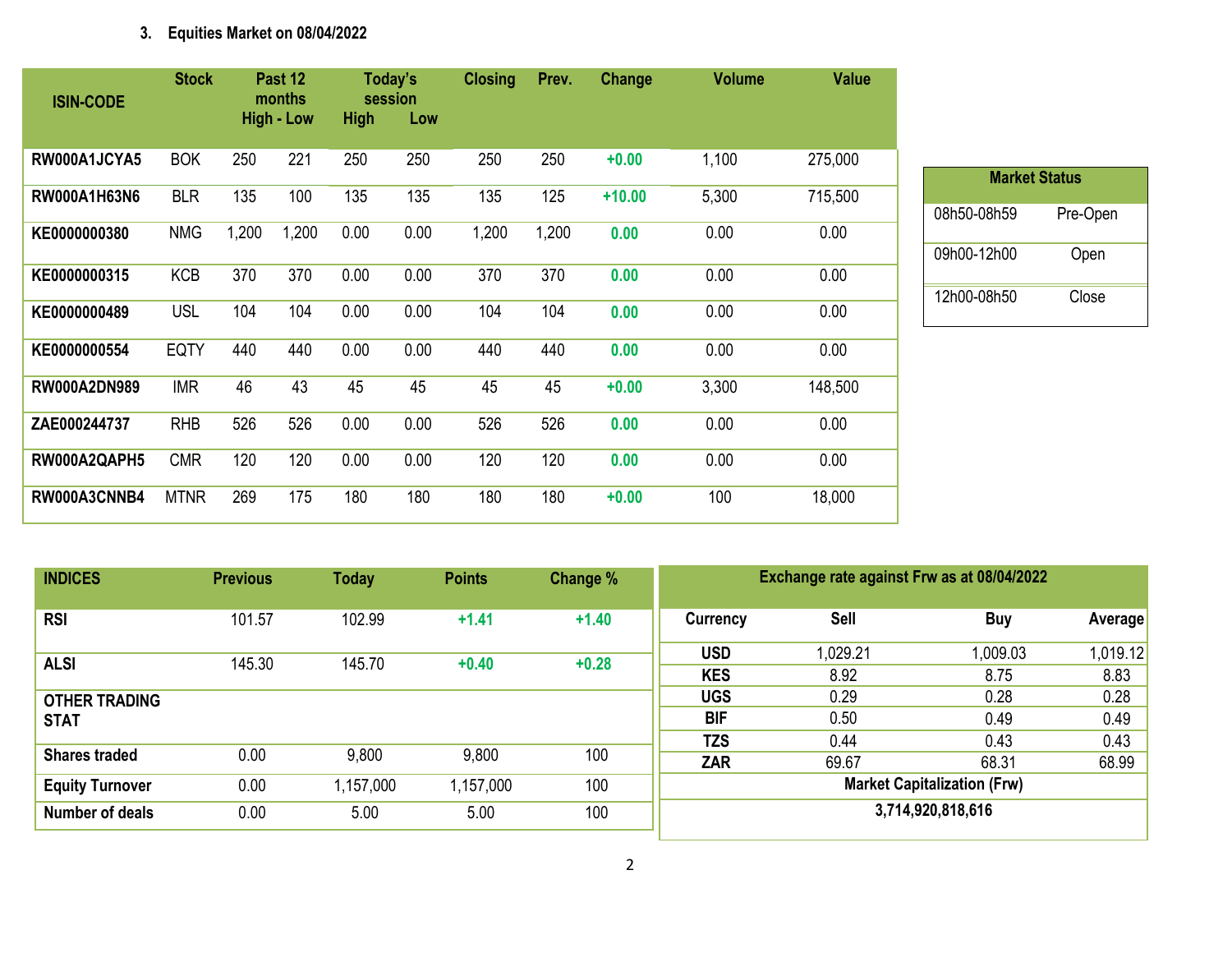**4. INDICES**



#### **5. Bond market on 08/04/2022**

### **A. Government bonds**

| <b>ISIN-CODE</b>    | <b>Status</b> | <b>Security</b> | <b>Maturity</b> | <b>Coupon rate</b> | Close.       | Prev.        | <b>Bids</b> | <b>Offers</b> | <b>Bond traded</b> |
|---------------------|---------------|-----------------|-----------------|--------------------|--------------|--------------|-------------|---------------|--------------------|
|                     |               |                 |                 |                    | <b>Price</b> | <b>Price</b> |             |               |                    |
| <b>RW000A1Z2RJ7</b> |               | FXD2/2015/10yrs | 25/05/2025      | 12.925%            | 103.5        | 103.5        | 0.00        | 0.00          | 0.00               |
| RW000A182K48        |               | FXD2/2016/15Yrs | 09/05/2031      | 13.5%              | 103.5        | 103.5        | 0.00        | 0.00          | 0.00               |
| RW000A19JG53        |               | FXD2/2017/7Yrs  | 17/05/2024      | 12.675%            | 103          | 103          | 0.00        | 0.00          | 0.00               |
| <b>RW000A19NL84</b> |               | FXD3/2017/5Yrs  | 19/08/2022      | 12.200%            | 106          | 106          | 0.00        | 0.00          | 0.00               |
| RW000A19S1Q4        | Re-opened     | FXD4/2017/7Yrs  | 15/11/2024      | 12.40%             | 103          | 103          | 0.00        | 0.00          | 0.00               |
| RW000A19W8Z4        |               | FXD1/2018/5Yrs  | 17/02/2023      | 11.80%             | 109.2        | 109.2        | 0.00        | 0.00          | 0.00               |
| <b>RW000A19HS6</b>  | Re-opened     | FXD2/2018/10Yrs | 12/05/2028      | 12.50%             | 103.5        | 103.5        | 0.00        | 0.00          | 0.00               |
| RW000A194997        | Re-opened     | FXD3/2018/15Yrs | 05/08/2033      | 12.9%              | 105.3        | 105.3        | 0.00        | 0.00          | 0.00               |
| RW000A2RYEG9        | Re-opened     | FXD1/2019/7Yrs  | 13/02/2026      | 11.850%            | 104          | 104          | 0.00        | 0.00          | 0.00               |
| RW000A2R26W1        | Re-opened     | FXD2/2019/5Yrs  | 17/05/2024      | 11.300%            | 102.5        | 102.5        | 0.00        | 0.00          | 0.00               |
| <b>RW000A2R64M3</b> | Re-opened     | FXD3/2019/20Yrs | 29/07/2039      | 13.250%            | 104.8        | 104.8        | 0.00        | 0.00          | 0.00               |
| <b>RW000A2SA2Y9</b> | Re-opened     | FXD4/2019/3Yrs  | 18/11/2022      | 10.950%            | 102          | 102          | 0.00        | 0.00          | 0.00               |
| <b>RW000A2SA2Z6</b> | Re-opened     | FXD5/2019/7Yrs  | 13/11/2026      | 11.550%            | 105.371      | 105.371      | 0.00        | 0.00          | 0.00               |
| <b>RW000A2SB2X0</b> |               | FXD1/2020/3Yrs  | 20/01/2023      | 10.800%            | 103          | 103          | 0.00        | 0.00          | 0.00               |
| <b>RW000A28UBB2</b> | Re-opened     | FXD2/2020/15Yrs | 02/02/2035      | 12.550%            | 102.5        | 102.5        | 0.00        | 0.00          | 0.00               |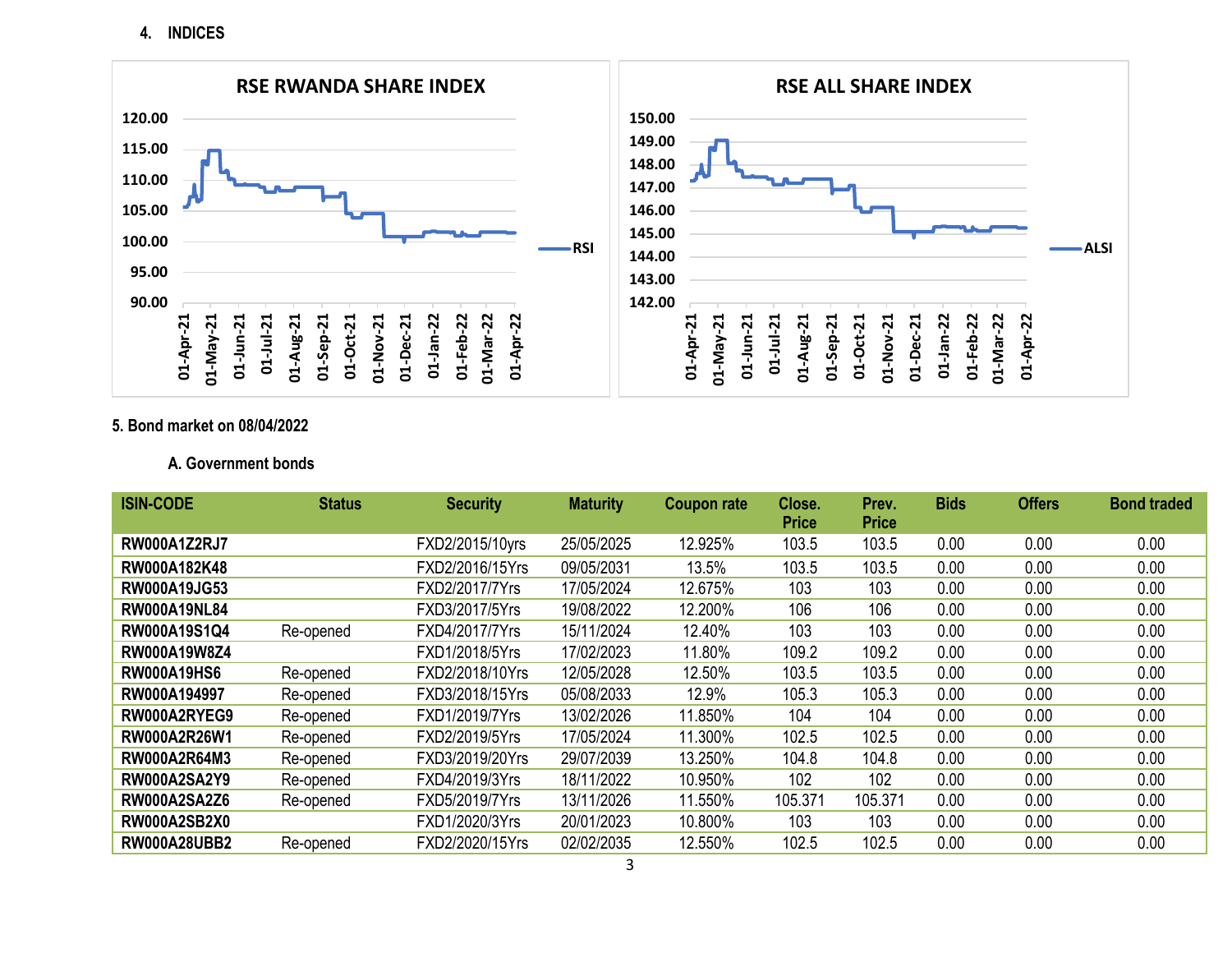| <b>RW000A28VKN6</b> |           | FXD3/2020/3Yrs  | 24/03/2023 | 10.650% | 100.04  | 100.04  | 0.00 | 0.00 | 0.00 |
|---------------------|-----------|-----------------|------------|---------|---------|---------|------|------|------|
| <b>RW000A28XYS2</b> | Re-opened | FXD4/2020/10Yrs | 10/05/2030 | 12.150% | 102.4   | 102.4   | 0.00 | 0.00 | 0.00 |
| <b>RW000A281XB8</b> | Re-opened | FXD5/2020/5Yrs  | 18/08/2025 | 11.145% | 104.8   | 104.8   | 0.00 | 0.00 | 0.00 |
| <b>RW000A281XA0</b> | Re-opened | FXD6/2020/20Yrs | 27/07/2040 | 13.150% | 103.6   | 103.6   | 0.00 | 0.00 | 0.00 |
| RW000A283W59        | Re-opened | FXD7/2020/7Yrs  | 12/11/2027 | 11.435% | 103.7   | 103.7   | 0.00 | 0.00 | 0.00 |
| RW000A3KMCV0        |           | FXD1/2021/5Yrs  | 13/02/2026 | 11.00%  | 100.1   | 100.1   | 0.00 | 0.00 | 0.00 |
| RW000A3KMCW8        | Re-opened | FXD2/2021/10Yrs | 07/02/2031 | 12.00%  | 102.2   | 102.2   | 0.00 | 0.00 | 0.00 |
| RW000A3KQVN8        | Re-opened | FXD3/2021/15Yrs | 02/05/2036 | 12.50%  | 104.2   | 104.2   | 0.00 | 0.00 | 0.00 |
| RW000A3KVKE0        | Re-opened | FXD4/2021/20Yrs | 26/07/2041 | 13.00%  | 103.5   | 103.5   | 0.00 | 0.00 | 0.00 |
| RW000A3KZPF7        |           | FXD5/2021/3Yrs  | 15/11/2024 | 10.650% | 107.1   | 107.1   | 0.00 | 0.00 | 0.00 |
| RW000A3KZPG5        | Re-opened | FXD6/2021/7Yrs  | 10/11/2028 | 11.425% | 103.351 | 103.351 | 0.00 | 0.00 | 0.00 |
| <b>RW000A3K2MS4</b> |           | FXD1/2022/5Yrs  | 12/02/2027 | 11.00%  | 101.1   | 101.1   | 0.00 | 0.00 | 0.00 |

### **B. Corporate bonds**

| <b>ISIN-CODE</b>    | <b>Status</b> | Security             | <b>Maturity</b> | Coupon rate | Close.<br><b>Price</b> | Prev.<br><b>Price</b> | <b>Bids</b> | <b>Offers</b> | <b>Bond traded</b> |
|---------------------|---------------|----------------------|-----------------|-------------|------------------------|-----------------------|-------------|---------------|--------------------|
| <b>RW000A3KU2U0</b> |               | L/2021/10Yrs<br>∟∪ i | 11/06/2031      | 13.75%      | 10 <sub>1</sub>        | 101                   | $0.00\,$    | 0.OC          | 0.00               |

## **6. WEEKLY REPORT ON 08/04/2022**

# **6.1. EQUITY MARKET**

| <b>PREVIOUS WEEK</b> |               |             |              | <b>THIS WEEK</b> | <b>VARIATION</b> |             |              |                 |          |
|----------------------|---------------|-------------|--------------|------------------|------------------|-------------|--------------|-----------------|----------|
| <b>Date</b>          | <b>Volume</b> | Value (Frw) | <b>Deals</b> | <b>Date</b>      | <b>Volume</b>    | Value (Frw) | <b>Deals</b> | Change in value | %        |
| 28-Mar-22            | 6,800         | 306,000     | 1.00         | 04-Apr-22        | 8,500            | 1,062,500   | 2.00         | 756,500         | 247.22   |
| 29-Mar-22            | 0.00          | 0.00        | 0.00         | 05-Apr-22        | 14,700           | 2,905,500   | 3.00         | 2,905,500       | 100.00   |
| 30-Mar-22            | 0.00          | 0.00        | 0.00         | 06-Apr-22        | 161,200          | 37,232,100  | 7.00         | 37,232,100      | 100.00   |
| 31-Mar-22            | 3,700         | 466,500     | 4.00         | 07-Apr-22        |                  |             | ٠            | (466, 500)      | (100.00) |
| 01-Apr-22            | 0.00          | 0.00        | 0.00         | 08-Apr-22        | 9,800            | 1,157,000   | 5.00         | 1,157,000       | 100.00   |
| <b>TOTAL</b>         | 10,500        | 772,500     | 5.00         | <b>TOTAL</b>     | 194,200          | 42,357,100  | 17.00        | 41,584,600      | 5,383.11 |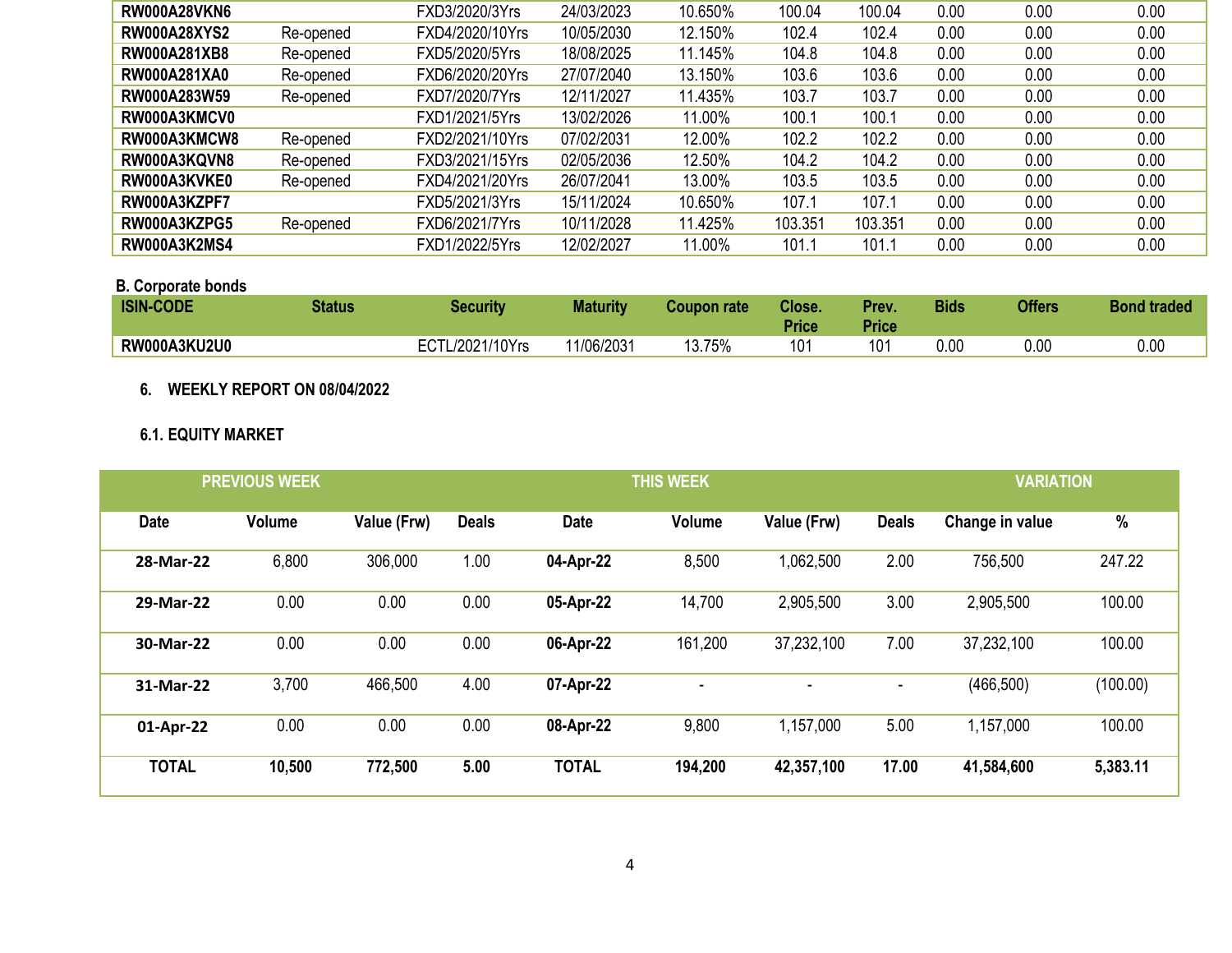

**BOND MARKET:** During this week; the fixed income market recorded Frw 35,145,000 worth of bonds traded in 2 deals between Frw 103 – 103.5

# **7. CORPORATE NEWS**

• **MTN Rwandacell Plc: A proposal to pay a cash dividend of Frw 4.98 per share totaling approximately Frw 6.7 billion will be proposed to shareholders at this year's Annual General Meeting of Shareholders. Subject to the approval of shareholders, the dividend payment will be made by 30th June 2022 to all shareholders on the share register by 9th June 2022.**